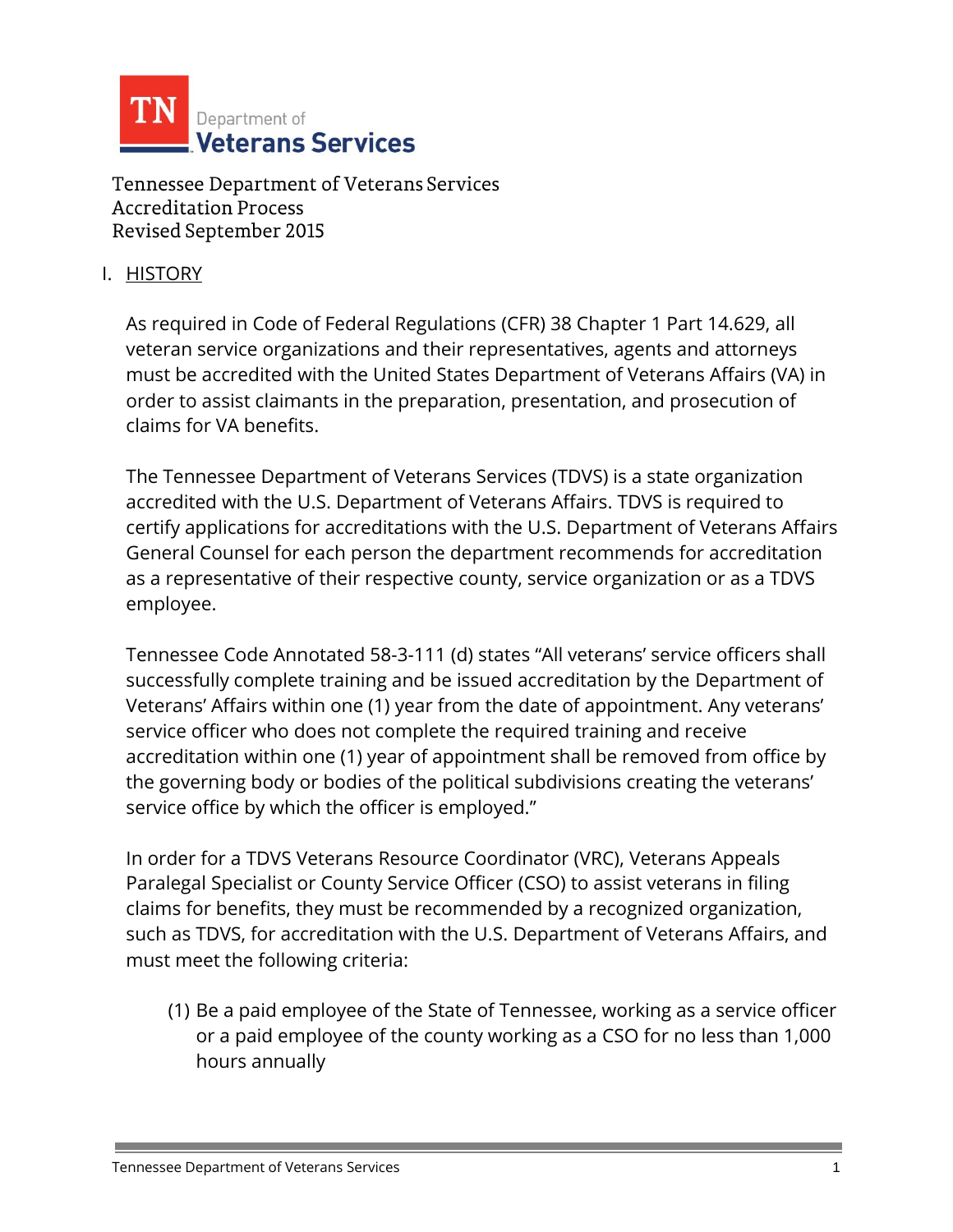

- (2) Successfully complete a course of training and an examination which has been approved by VA Regional Counsel with jurisdiction for the state
- (3) Will receive both regular supervision and monitoring as well as mandatory training to assure continued qualification as a representative in the claims process
- (4) Is not employed in any civil, military department or agency of the United **States**
- (5) Is of good character and reputation and has demonstrated an ability to represent claimants before the U.S. Department of Veterans Affairs

## II. STEPS TO OBTAIN ACCREDITATION

TDVS Assistant Commissioner of the Appeals Division is authorized to certify applications for TDVS accreditations for TDVS employees and CSO's. Accreditation with other service organizations must be certified by that specific organization. Service Officers seeking accreditation with organizations other than TDVS must submit an individual VA Form 21 to each requested organization and meet the accreditation requirements established by that organization.

### A. THE PROCESS

1) TDVS employees: Accreditation requests will be submitted after completion of Phase Two training by TDVS Training Division. County Service Officer: A letter on official letterhead from the county mayor/county executive certifying employment by the county working a minimum of 1,000 hours per year or 20 hours per week as a CSO. Mail official correspondence to:

TDVS Appeals Division ATTN: Assistant Commissioner 110 Ninth Ave. South Room C-166 Nashville, TN 37043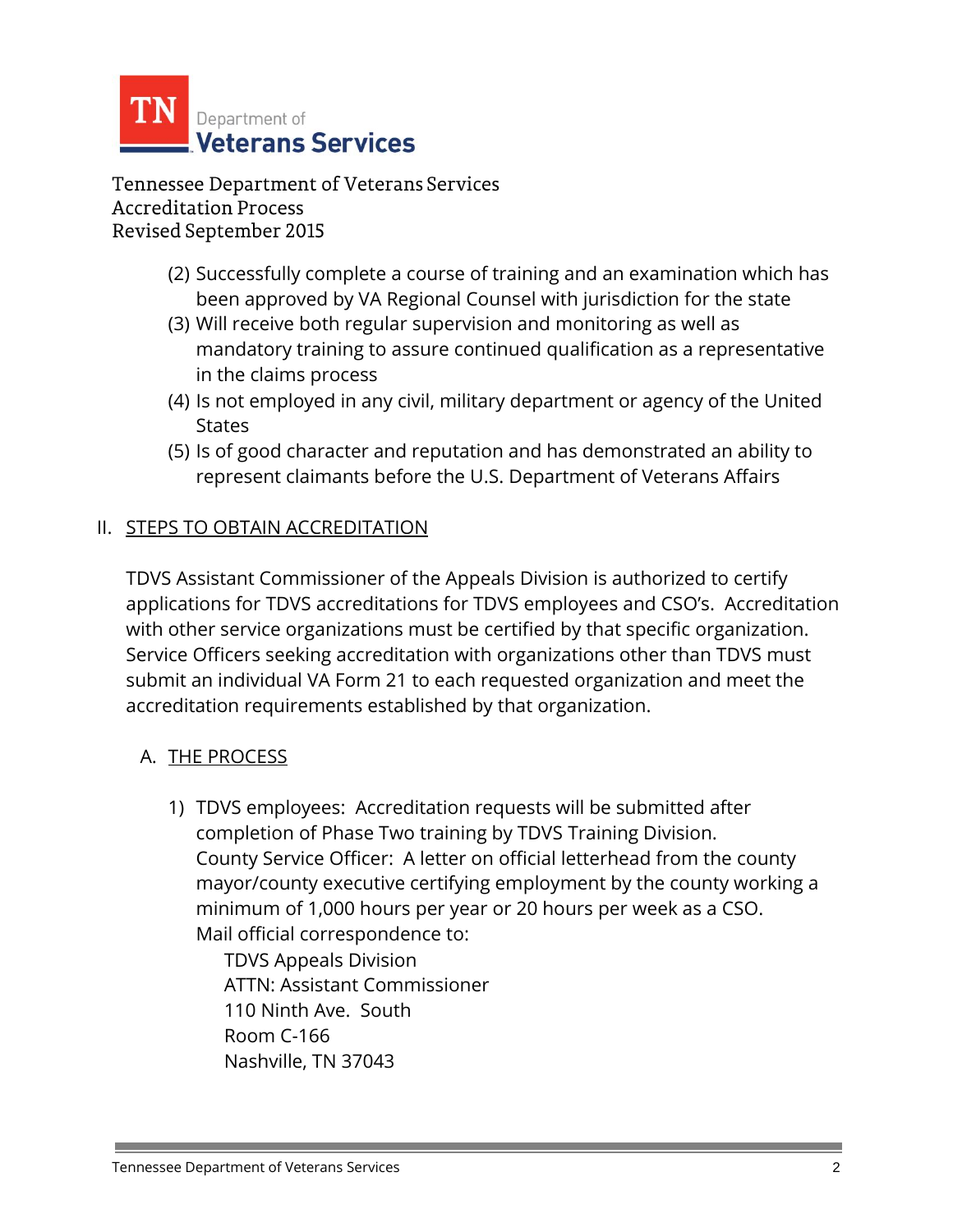

> TDVS Appeals Division will create a file on each applicant and maintain the official correspondence for future use.

- 2) TDVS employee or CSO through coordination with Regional Commissioner will coordinate training for Service Connected Compensation Disability (Phase One) and Pension (Phase Two) training. Upon completion of Phase Two, the TDVS Training Division will administer an accreditation examination to newly hired TDVS employees and CSO's. Newly hired TDVS employees and CSO's must achieve a minimum score of 70 to receive accreditation from TDVS.
- 3) The names of newly hired TDVS employees and CSO's with passing accreditation examination scores will be forwarded to TDVS Appeals Division for preparation/certification of VA Form 21, Application for Accreditation.
- 4) Within five (5) business days of receipt of passing grade, the TDVS Assistant Commissioner of the Appeals Division will prepare a letter to VA General Counsel, prepare and certify VA Form 21 with appropriate TDVS employee or CSO information and forward to applicant. The requesting TDVS employee or CSO will complete and sign VA Form 21 and forward along with the completed letter from TDVS Assistant Commissioner of the Appeals Division to the Office of General Counsel in the envelope provided with an information copy retained for their records. Allow at least 90 days for approval of accreditation by Office of General Counsel.
- 5) Upon receiving credentials from Office of General Counsel, recipients should email or mail an information copy to TDVS Assistant Commissioner of the Appeals Division at the address listed above.
- 6) TDVS Assistant Commissioner of the Appeals Division will submit accreditation approvals within five (5) days of receipt to Veterans Affairs Regional Office (VARO) Nashville. VARO grants applicants access to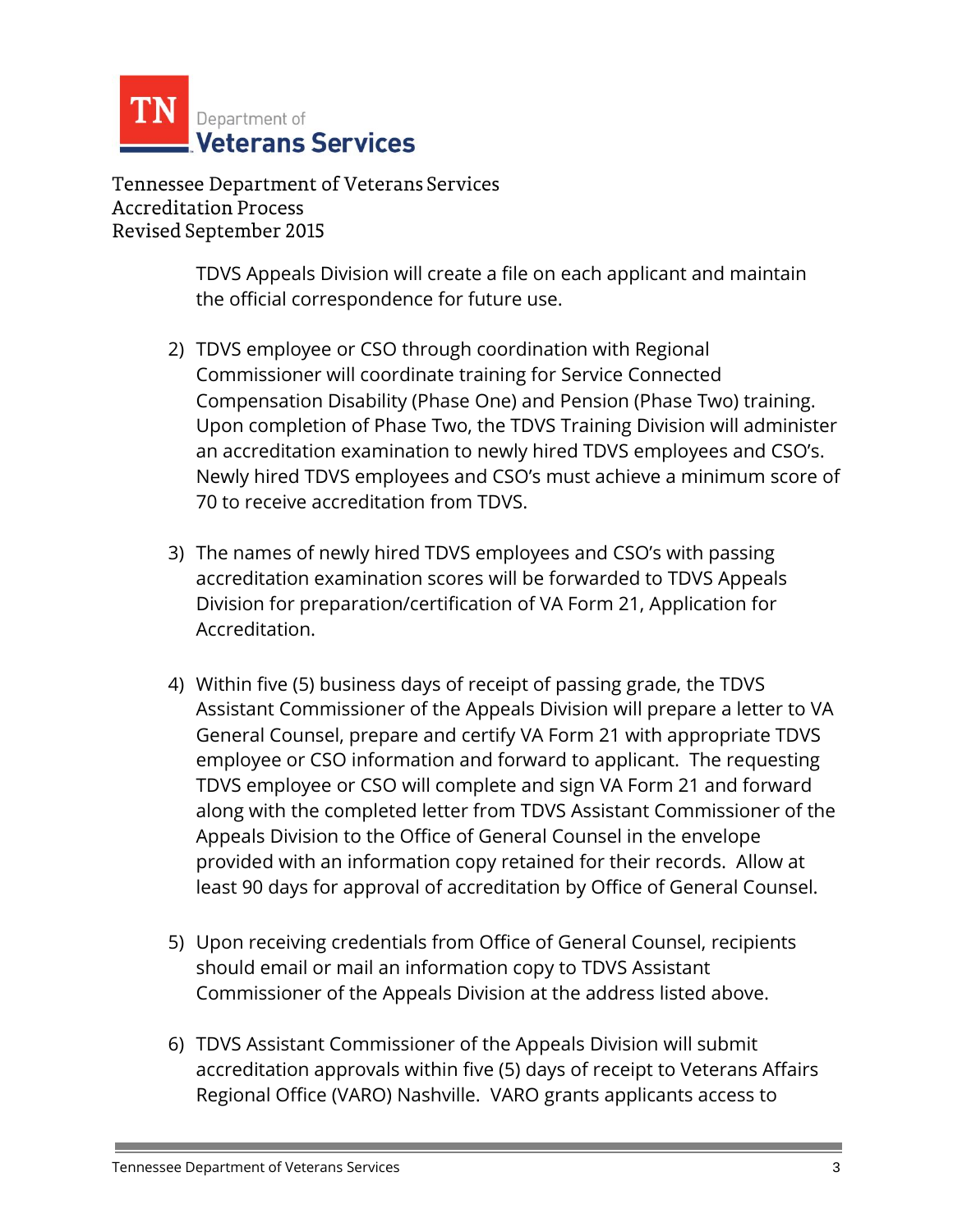

> information for claimants who have elected TDVS as their Power of Attorney (POA).

### B. EXPECTATIONS AND OPTIONS:

- 1) TDVS accreditation must be awarded within one (1) year of employment.
- 2) Applicants who fail the examination will be afforded an opportunity for remedial training and re-testing provided sufficient time remains for award of accreditation within one (1) year.
- 3) Counties with limited budgets can request Phase One and Phase Two training using webinar or video teleconferencing resources.

### III. REQUIREMENTS FOR MAINTAINING ACCREDITATION

38 CFR 14.629 (a) requires the organization's certifying official, for each of its accredited representatives, to sign and file with the Office of General Counsel, not later than five years after initial accreditation through that organization or the most recent recertification by that organization, VA Form 21 to certify that the representative continues to meet the criteria for accreditation. In recommending a person, the organization shall certify that the designee continues to meet the criteria stated for initial accreditation.

TDVS employees and CSO's hired after January, 2015 will not be required to pass the annual examination until they have completed one (1) year of service in claims assistance.

1) TDVS employee: TDVS Human Resource Officer will inform TDVS Assistant Commissioner of the Appeals Division of any changes in employee status to request revocation of accreditation for employees no longer serving in a claims assistance capacity.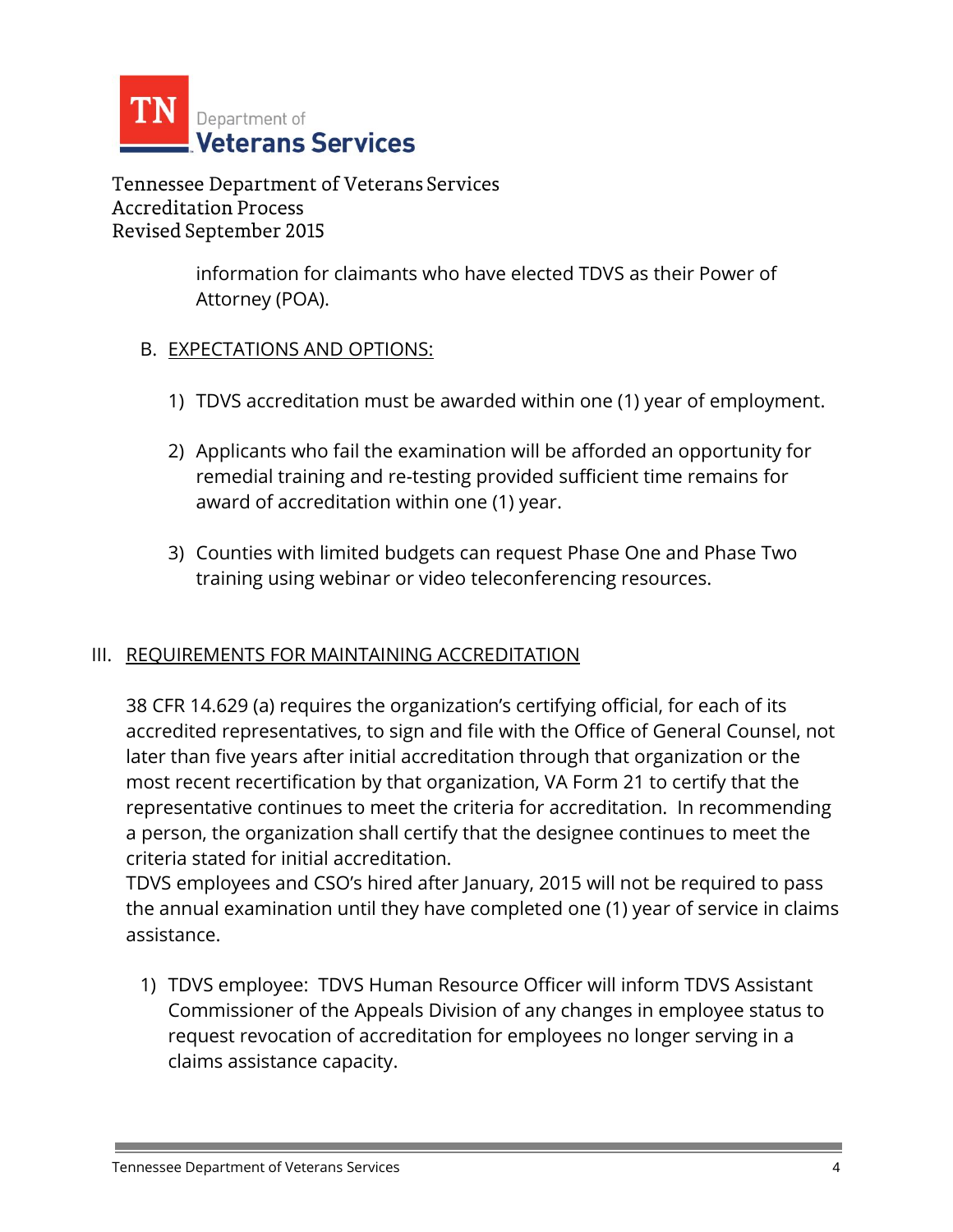

> CSO's: Submit a letter on official letterhead signed by the county mayor/executive certifying the employed CSO continues to work a minimum of 1,000 hours each year or 20 hours per week. All correspondence is to be sent to TDVS Assistant Commissioner of the Appeals Division no later than June 30 annually.

- 2) TDVS provides regional proficiency training which consists of three (3) oneday sessions and one (1) two-day session for service officers. Annual testing of all accredited service officers will be conducted at the conclusion of twoday session which will normally be held during the month of September.
- 3) To ensure that all TDVS employees and CSO's are adequately trained to prepare, present, and prosecute claims before the VA, attendance is mandatory at all proficiency training events. TDVS employees and CSOs who are unable to attend a training session must submit justification to their Regional Director and/or Regional Commissioner 48 hours prior to training. Regional Commissioners will review justifications and determine approval.
- 4) TDVS employees and CSO's are required to maintain an average passing score of 70 on the annual examination. The average will be based on the last three (3) annual examinations. Those who fail to maintain an average passing score will be afforded remedial training by the TDVS Training Officer and will re-test within 180 days of the last failed examination. Although a re-test may include similar questions, the actual examination will be a different version.
- 5) Regional Commissioners will monitor and recommend revocation of accreditation to the TDVS Commissioner and personally meet with county mayor/ county executive for CSO's who:
	- a) Fail to meet the required 1000 hours per year of employment
	- b) Did not attend two (2) or more mandatory training sessions in a 12 month period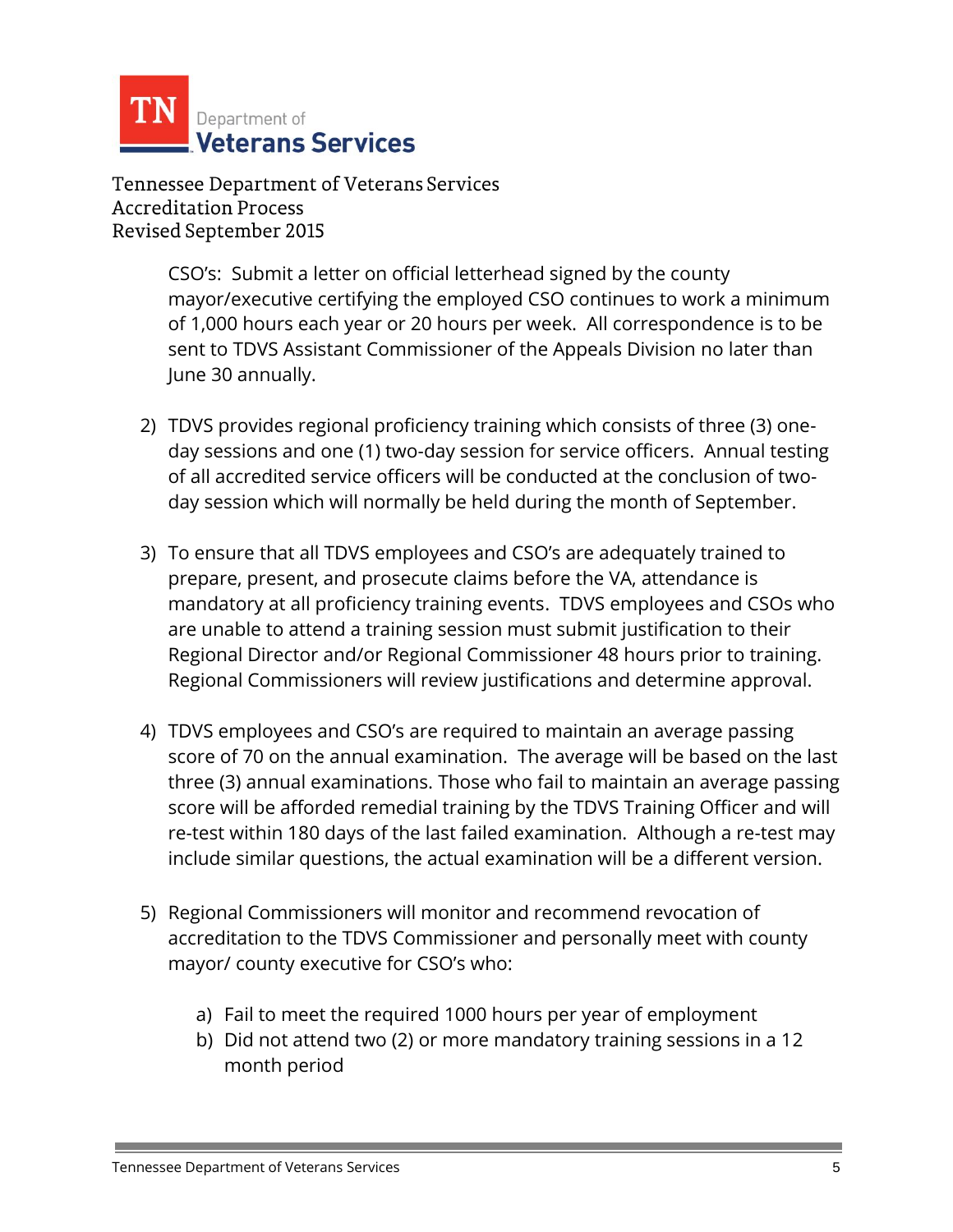

> c) Fail to maintain an average three (3) year passing score of 70 percent on examinations